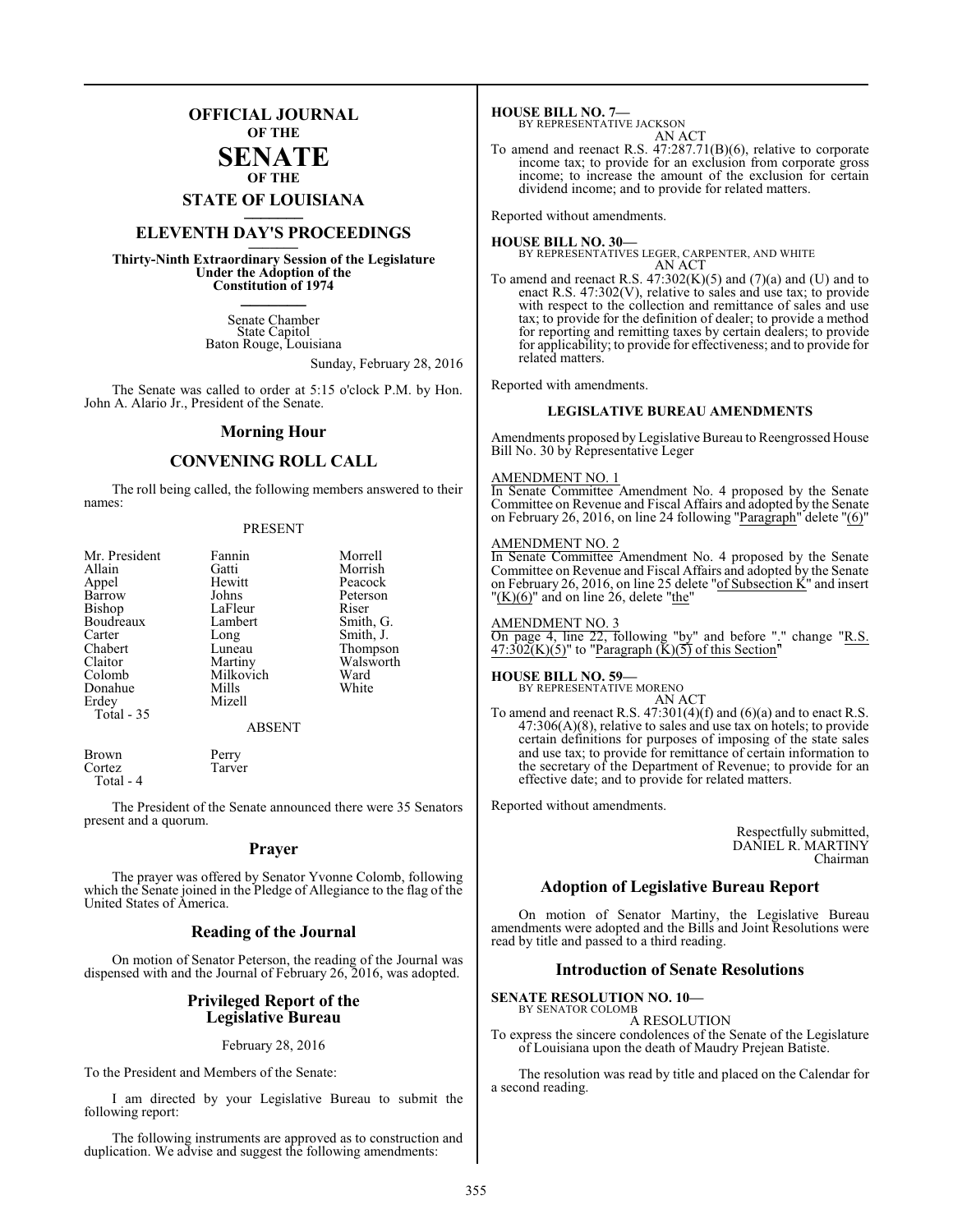# **Page 2 SENATE 11th DAY'S PROCEEDINGS**

February 28, 2016

#### **Introduction of Senate Concurrent Resolutions**

#### **SENATE CONCURRENT RESOLUTION NO. 6—**

BY SENATOR ALLAIN A CONCURRENT RESOLUTION

To establish a task force to meet and study state and local taxation laws with respect to local government funding from ad valorem taxes on inventory, ad valorem taxes on vessels in Outer Continental ShelfLands Act Waters, and the state associated tax credits to identify state and local government funding sources that will fully fund local and state government and retain and improve the state's business competitiveness, and report its findings and recommendations.

The resolution was read by title and placed on the Calendar for a second reading.

#### **SENATE CONCURRENT RESOLUTION NO. 7—** BY SENATOR CHABERT

A CONCURRENT RESOLUTION

To memorialize the Congress of the United States to maintain the Outer Continental Shelf revenue sharing arrangement passed under the Gulf of Mexico Energy Security Act of 2006.

The resolution was read by title and placed on the Calendar for a second reading.

#### **Reports of Committees**

The following reports of committees were received and read:

#### **REPORT OF COMMITTEE ON**

#### **REVENUE AND FISCAL AFFAIRS**

Senator Jean-Paul "JP" Morrell, Chairman on behalf of the Committee on Revenue and Fiscal Affairs, submitted the following report:

#### February 28, 2016

To the President and Members of the Senate:

I am directed by your Committee on Revenue and Fiscal Affairs to submit the following report:

#### **HOUSE BILL NO. 20—**

BY REPRESENTATIVE BROADWATER AN ACT

To amend and reenact R.S. 47:287.86(A), relative to the net operating loss deduction for corporate income tax; to limit the amount of the deduction; to provide for applicability; to provide for an effective date; and to provide for related matters.

Reported favorably.

**HOUSE BILL NO. 54—** BY REPRESENTATIVE BROADWATER AN ACT

To enact R.S. 47:306(B), relative to collection of advance sales tax; to provide for the disposition of the tax; to authorize the secretary of the Department of Revenue to promulgate rules; to provide for exemptions; to provide for an effective date; and to provide for related matters.

Reported with amendments.

#### **HOUSE BILL NO. 55—** BY REPRESENTATIVES LEGER AND CARPENTER AN ACT

To enact R.S. 47:287.82, relative to corporate income tax; to provide with respect to certain corporate deductions; to require that certain deductible items and costs be added-back when computing corporate income tax liability; to provide for certain limitations; to provide for applicability; and to provide for related matters.

Reported favorably.

#### **HOUSE BILL NO. 62—** BY REPRESENTATIVE JACKSON AN ACT

To amend and reenact R.S. 47:301(1) through (28), 305(A)(2), (C),  $(D)(1)$ ,  $(2)(a)(introducing a paragraph)$ ,  $(F)$ ,  $(G)$ , (H)(introductory paragraph), and  $(I)$ , 305.1 $(A)$  and  $(B)$ , 305.6, 305.7, 305.9, 305.13, 305.14(A)(1) and (5), 305.16, 305.19, 305.20(A) and (G)(1), 305.26, 305.28(A), 305.33, 305.41, 305.42, 305.43(B), 305.49, 305.50(A)(1) and (2)(a), (B), and  $(F)$ , 305.51(A), 305.54(B)(1), 305.56, 305.57(A), 305.58(A)(1), 305.59, 305.61(A), 305.62(B)(1), 305.65(A), 305.67, 305.68, 305.70, 305.71, 315.1(A), 315.2(A), and 318(A), and to enact R.S. 47:321.1, and to repeal R.S. 47:305.60 and 305.69, relative to state sales and use tax; to impose a sales and use tax; to provide for the rate and base of the tax; to provide for the disposition of collections; to provide with respect to certain refund provisions; to provide for exceptions and limitations; to provide for effectiveness; and to provide for related matters.

Reported with amendments.

Respectfully submitted, JEAN-PAUL "JP" MORRELL Chairman

#### **House Bills and Joint Resolutions on Second Reading Just Reported by Committees**

Senator Morrell asked for and obtained a suspension of the rules to take up House Bills and Joint Resolutions just reported by Committees.

#### **HOUSE BILL NO. 20—**

BY REPRESENTATIVE BROADWATER AN ACT

To amend and reenact R.S. 47:287.86(A), relative to the net operating loss deduction for corporate income tax; to limit the amount of the deduction; to provide for applicability; to provide for an effective date; and to provide for related matters.

Reported favorably by the Committee on Revenue and Fiscal Affairs. The bill was read by title and referred to the Legislative Bureau.

#### **HOUSE BILL NO. 54—**

BY REPRESENTATIVE BROADWATER AN ACT

To enact R.S. 47:306(B), relative to collection of advance sales tax; to provide for the disposition of the tax; to authorize the secretary of the Department of Revenue to promulgate rules; to provide for exemptions; to provide for an effective date; and to provide for related matters.

Reported with amendments by the Committee on Revenue and Fiscal Affairs.

#### **SENATE COMMITTEE AMENDMENTS**

Amendments proposed by Senate Committee on Revenue and Fiscal Affairs to Engrossed House Bill No. 54 by Representative Broadwater

AMENDMENT NO. 1

On page 1, line 2, change " $(B)$ " to " $(B)$  and  $(C)$ "

#### AMENDMENT NO. 2

On page 1, line 7, change "is" to "and (C) are"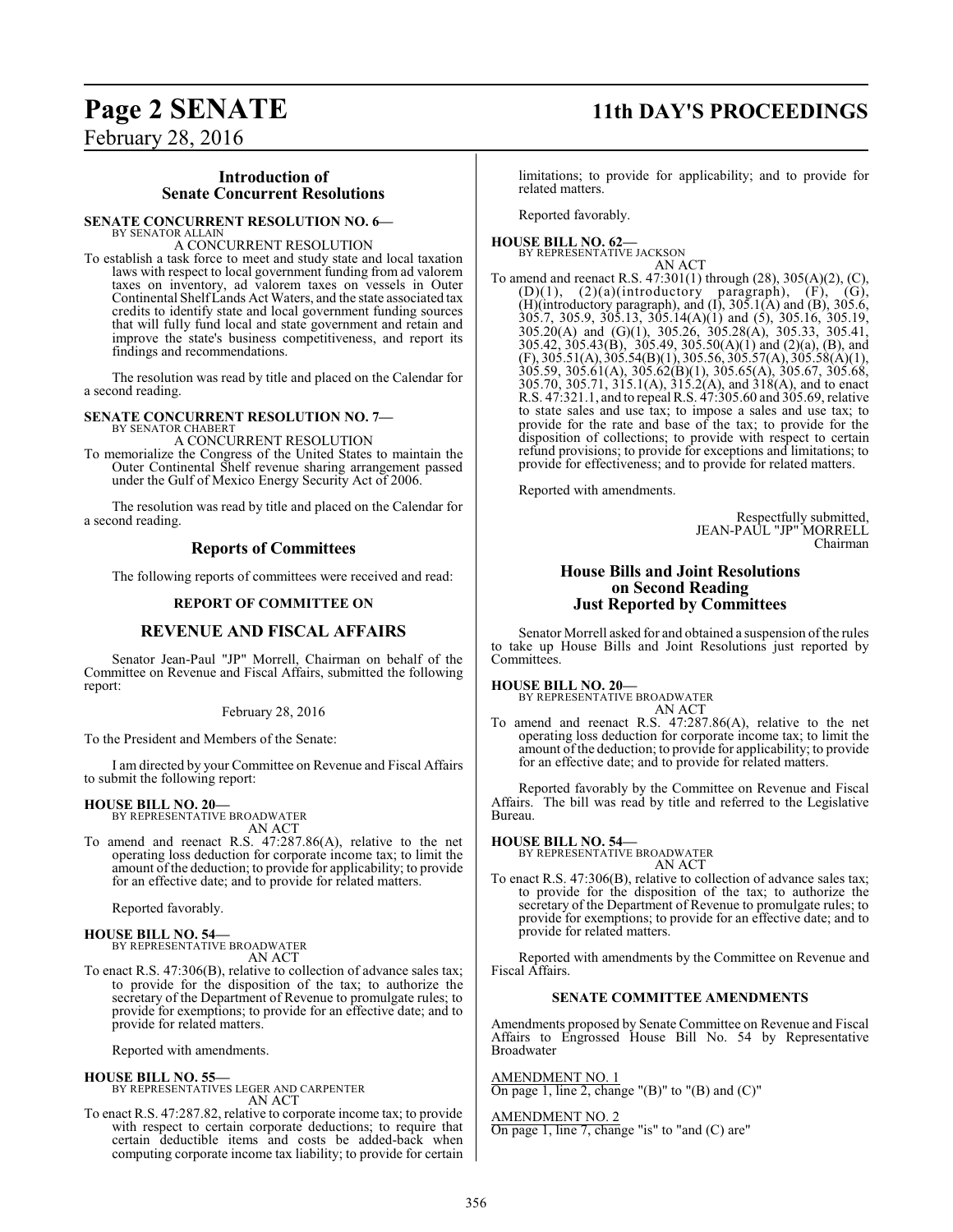# **11th DAY'S PROCEEDINGS Page 3 SENATE**

# February 28, 2016

#### AMENDMENT NO. 3

On page 1, between lines 9 and 10, insert the following: B. Collection by Wholesalers.

(1)(a) Notwithstanding the provisions of Subsection A or any other provision ofthis Chapter to the contrary, everywholesale dealer who sells for resale to any person any tobacco or alcoholic beverage products, the retail sale of which is taxable under this Chapter, shall collect as advance sales tax, a percent of the sales price of the article equal to the sales tax levied on the article by this Chapter.

(b) For purposes of this Subsection, wholesaler shall mean any wholesale dealer of tobacco products as defined in R.S. 47:842(23) or any wholesale dealer of alcoholic beverage products as defined in R.S.  $26:2(22)$  or  $241(19)$ .

(c) The secretary of the Department of Revenue shall promulgate rules and regulations necessary to implement the provisions of the Subsection.

(2)(a) The amount paid by dealers to wholesalers shall be advance payment of the Louisiana sales tax that the dealer is required to collect upon the sale at retail, and the advance payment is required only as a means of facilitating collection of the sales tax.

(b) Wholesalers who collect advance sales tax from a dealer pursuant to this Subsection shall remit the tax to the collector of revenue in the manner provided in Subsection A for dealers and in accordance with the rules and regulations prescribed by the collector.

(3) In making returns to the collector, dealers who have paid advance sales tax shall deduct from the total tax collected upon the retail sale of the tobacco or alcoholic beverage product the amount of advance sales tax paid by the dealer during the reporting period, provided the dealer claiming the refund or credit has retained the invoices evidencing the amount of tax paid. Ifthe amount of advance sales tax paid during any reporting period is greater than the tax collected by the dealer for the reporting period, the excess amount paid shall be allowed as a refund or credit against the tax collected by the dealer during the succeeding period or periods.

(4) Wholesalers collecting advance sales taxes as hereinabove provided shall be allowed a 0.935 percent deduction fromthe amount of advance sales tax collected and remitted to the secretary as compensation for the collection. This compensation shall be allowed only if the payment of the wholesaler is timely paid and the return is timely filed.

(5) Parishes, municipalities, school boards, and other local governing authorities that levy a sales tax are prohibited from requiring manufacturers, wholesalers, jobbers, or suppliers to collect advance local sales taxes from dealers.

(6) Absorption of the tax as defined in this Section by any wholesaler shall constitute a misdemeanor and, upon conviction, shall be punishable by a fine of not more than two thousand dollars, or by imprisonment in the parish jail for not more than two years, or both.

#### AMENDMENT NO. 4

On page 1, line 10, delete "B." and insert "C."

#### AMENDMENT NO. 5

On page 2, line 29, after "Louisiana" insert "or any motor vehicle dealer licensed pursuant to Title 32 of the Louisiana Revised Statutes of 1950"

On motion of Senator Morrell, the committee amendment was adopted. The amended bill was read by title and referred to the Legislative Bureau.

**HOUSE BILL NO. 55—** BY REPRESENTATIVES LEGER AND CARPENTER AN ACT

To enact R.S. 47:287.82, relative to corporate income tax; to provide with respect to certain corporate deductions; to require that certain deductible items and costs be added-back when computing corporate income tax liability; to provide for certain limitations; to provide for applicability; and to provide for related matters.

Reported favorably by the Committee on Revenue and Fiscal Affairs. The bill was read by title and referred to the Legislative Bureau.

#### **HOUSE BILL NO. 62—**

BY REPRESENTATIVE JACKSON AN ACT

To amend and reenact R.S. 47:301(1) through (28), 305(A)(2), (C),  $(D)(1)$ ,  $(2)(a)(introducing a paragraph)$ ,  $(F)$ ,  $(G)$ , (H)(introductory paragraph), and  $(I)$ , 305.1 $(A)$  and  $(B)$ , 305.6, 305.7, 305.9, 305.13, 305.14(A)(1) and (5), 305.16, 305.19, 305.20(A) and (G)(1), 305.26, 305.28(A), 305.33, 305.41, 305.42, 305.43(B), 305.49, 305.50(A)(1) and (2)(a), (B), and  $(F)$ , 305.51(A), 305.54(B)(1), 305.56, 305.57(A), 305.58(A)(1), 305.59, 305.61(A), 305.62(B)(1), 305.65(A), 305.67, 305.68, 305.70, 305.71, 315.1(A), 315.2(A), and 318(A), and to enact R.S. 47:321.1, and to repeal R.S. 47:305.60 and 305.69, relative to state sales and use tax; to impose a sales and use tax; to provide for the rate and base of the tax; to provide for the disposition of collections; to provide with respect to certain refund provisions; to provide for exceptions and limitations; to provide for effectiveness; and to provide for related matters.

Reported with amendments by the Committee on Revenue and Fiscal Affairs.

#### **SENATE COMMITTEE AMENDMENTS**

Amendments proposed by Senate Committee on Revenue and Fiscal Affairs to Reengrossed House Bill No. 62 by Representative Jackson

#### AMENDMENT NO. 1

On page 5, line 9, after "321," delete the remainder of the line and insert "321.1, and 331"

#### AMENDMENT NO. 2

On page 5, at the beginning of line 10, delete "a political subdivision"

AMENDMENT NO. 3

On page 77, line 26, change "October 1, 2017" to "April 1, 2021"

On motion of Senator Morrell, the committee amendment was adopted. The amended bill was read by title and referred to the Legislative Bureau.

#### **Privileged Report of the Committee on Senate and Governmental Affairs**

#### **ENROLLMENTS**

Senator Peterson, Chairman on behalf of the Committee on Senate and Governmental Affairs, submitted the following report:

February 26, 2016

To the President and Members of the Senate:

I am directed by your Committee on Senate and Governmental Affairs to submit the following report:

The following Senate Concurrent Resolution has been properly enrolled:

#### **SENATE CONCURRENT RESOLUTION NO. 4—**

BY SENATORS CLAITOR, ALARIO, ALLAIN, APPEL, BARROW,<br>BISHOP, BOUDREAUX, BROWN, CHABERT, COLOMB, CORTEZ,<br>DONAHUE, ERDEY, FANNIN, GATTI, HEWITT, LAMBERT, LONG,<br>LUNEAU, MILKOVICH, MILLS, MIZELL, MORRELL, MORRISH,<br>PEACOCK, PERR A CONCURRENT RESOLUTION

#### To memorialize the Congress of the United States to extend Louisiana's seaward boundary in the Gulf of Mexico to three marine leagues.

Respectfully submitted, KAREN CARTER PETERSON Chairman